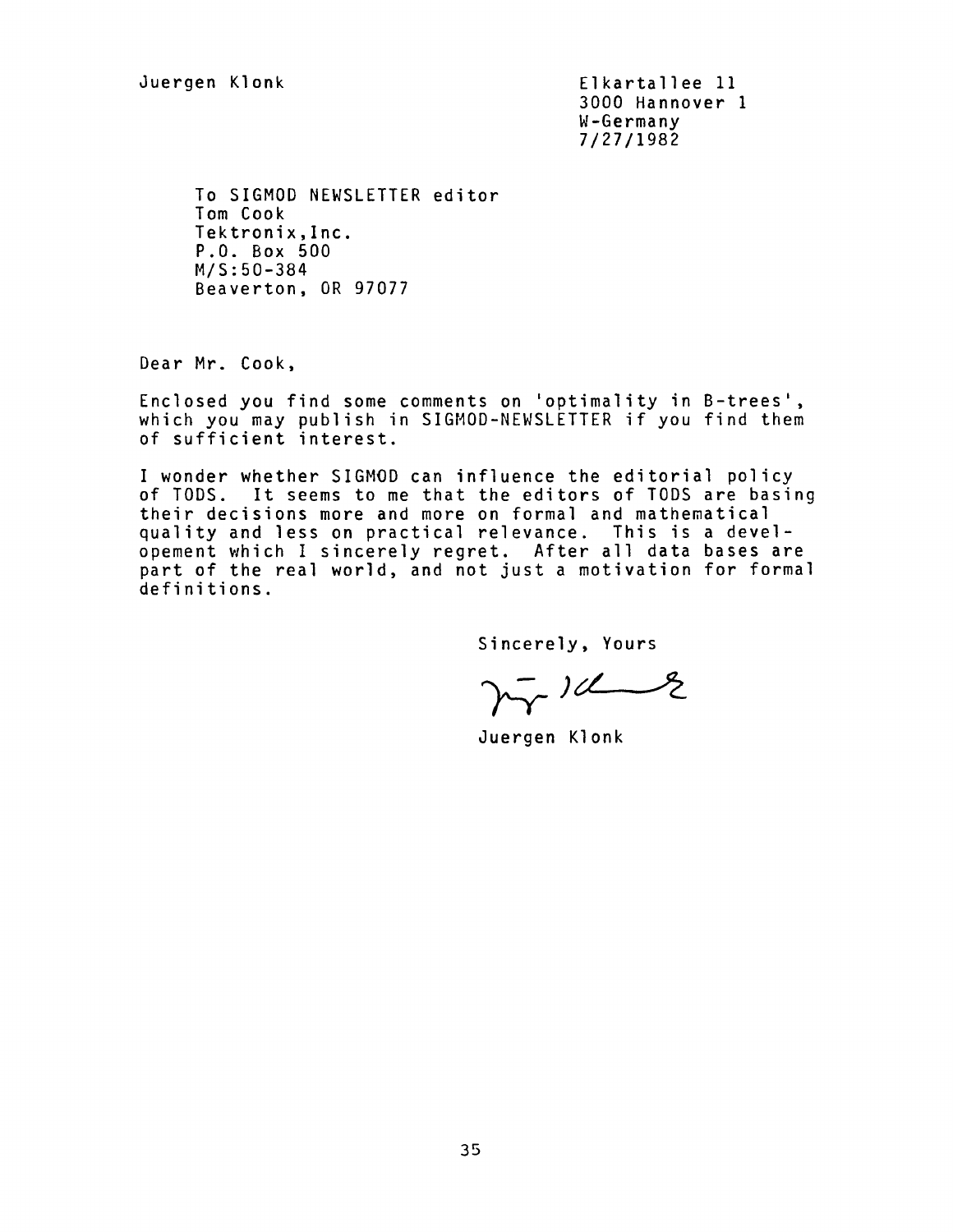Comments on Optimality of B-Trees

Juergen Klonk

Elkartallee 11 Hannover, West Germany

In a recent paper /3/ A.L. Rosenberg and L.Snyder investigate two measures for optimality of B-trees, namely 'Spaceoptimality' and 'Time-optimality' A B-tree of a given degree M and a given number n of keys is defined to be time-optimal, if it has a minimal average number of node-ac-<br>cesses, and space-optimal, if it has a minimal number of and space-optimal, if it has a minimal number of nodes. Rosenberg/Snyder show that the criterium of time-optimality is not very useful, but they propose space-optimality to be used in the processing of real B-tree files.

On this I want to make the following comments:

- Space-optimality is extremely volatile.
- The cost of maintaining space-optimality is very high.
- The problem itself is only of academic relevance.

## 1.) Persistence of Space-Optimality

One of the main results of Rosenberg/Snyder is that as many as possible nodes on the lowest levels should be completely<br>filled. This is contrary to practionars beliefs. The fol-This is contrary to practionars beliefs. The following arguments show that space utilization decreases severely after few insertions into such a tree.

Let T1 be a space-optimal B-tree of order M with n keys. We make the following simplifying assumptions:

- n and M are not small, say M > 20 and n > 10000.
- We consider only the lowest level of the tree. (Since it containes the vast majority of the keys.)
- All nodes in the lowest level of the tree are full, i.e. contain (M-l) keys.

The number v of nodes is therefor:

$$
v = n / (M-1)
$$

 $(M-1)$  equ. (1)

Now a sequence of d keys is inserted into tree T1 in random order, resulting in tree Td. Every full node where a key is to be inserted splits, d shall be much smaller than n. It is therefor justified to assume that every node splits at most once. Let sp(d) be the number of nodes in T1 which have split after these d inserts. Using Rosenberg/Snyder's definition of space-usage NU, we get:

$$
NU(Td) = (n+d) / ((M-1) * (v + sp(d)))
$$
equ. (2)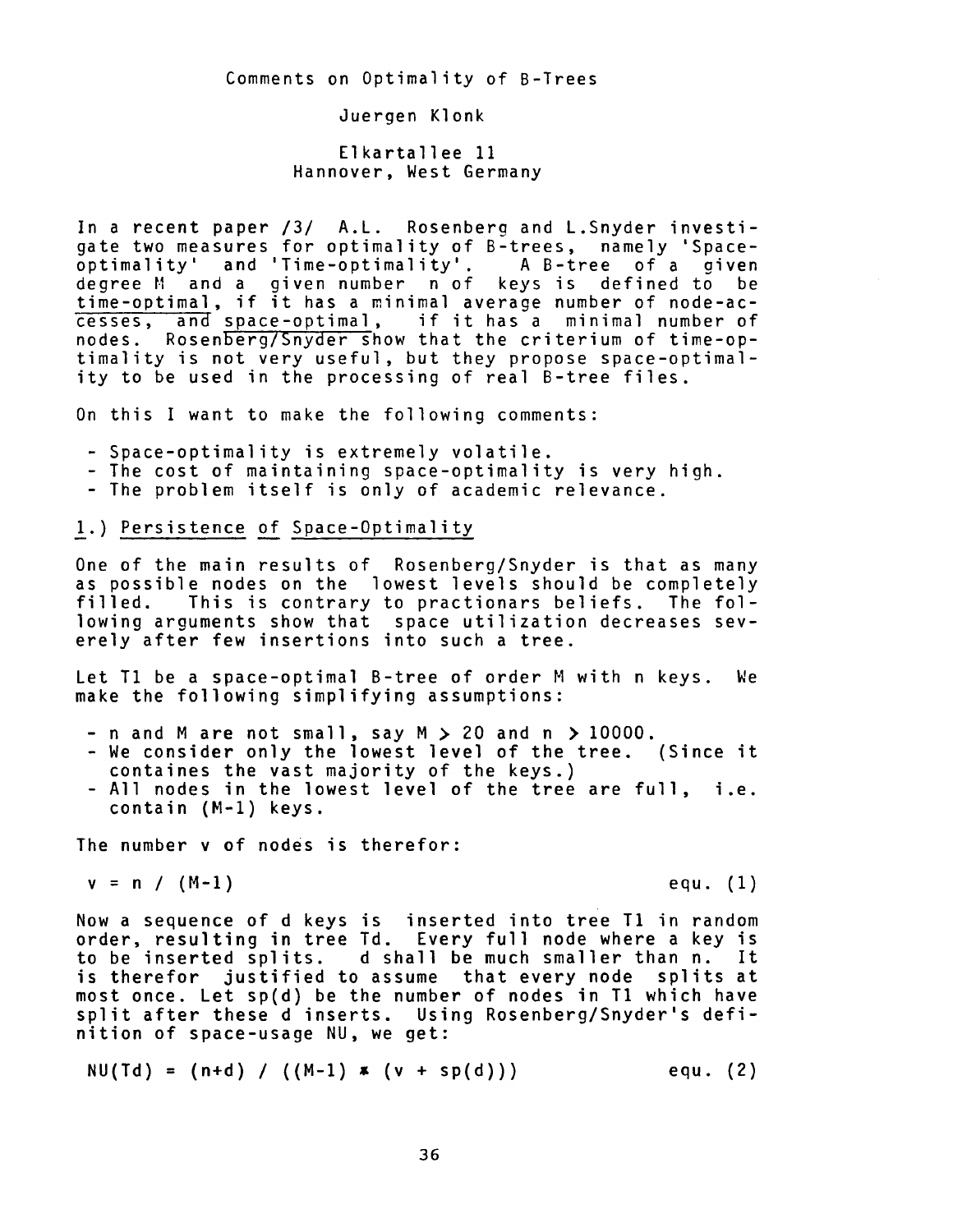With the following small statistical model we can derive the expectation for sp(d): There are v nodes, and d experiments to hit those nodes. The probability that a single node is missed in all d experiments is:

$$
(1 - 1/v)^{d}
$$

The probablity that a node splits is the probability that it is hit. This is equal to:

 $1 - (1 - 1/v)^{d}$ 

This applies for all v nodes, and therefore the expectation of the number of node-splits is:

$$
sp(d) = v * (1 - (1 - 1/v)^{d})
$$
 *equ.* (3)

Rosenberg/Snyder use instead of the number d the degree of change alpha:

$$
d = n \cdot (1 - alpha) \qquad \qquad \text{equ. (4)}
$$

Combining equations (I) to (4) yields as expected node utilization ENU for tree Td:

2 - alpha ENU(Td) = n\*(1-alpha) 2 - (1 -  $\frac{M-1}{M}$ ) n

Using the rules of L'Hospital we get for big n:

$$
LENU(Td) = lim(ENU(Td)) = \frac{2 - alpha}{2 - e^{M*(alpha - 1)}}
$$

The following table lists a number of values of this function:

| М   | alpha | LENU  |
|-----|-------|-------|
|     |       |       |
| 10  | 0.99  | 0.922 |
| 75  | 0.99  | 0.661 |
| 150 | 0.99  | 0.568 |
| 150 | 0.996 | 0.692 |
| 150 | 0.999 | 0.879 |

Two observations can be made:

- For M=150 the tree is nearly half empty after only one percent inserts.
- The space-utilization becomes worse with increasing M. Concentrating on M=3 (as Rosenberg/Snyder do) therefore